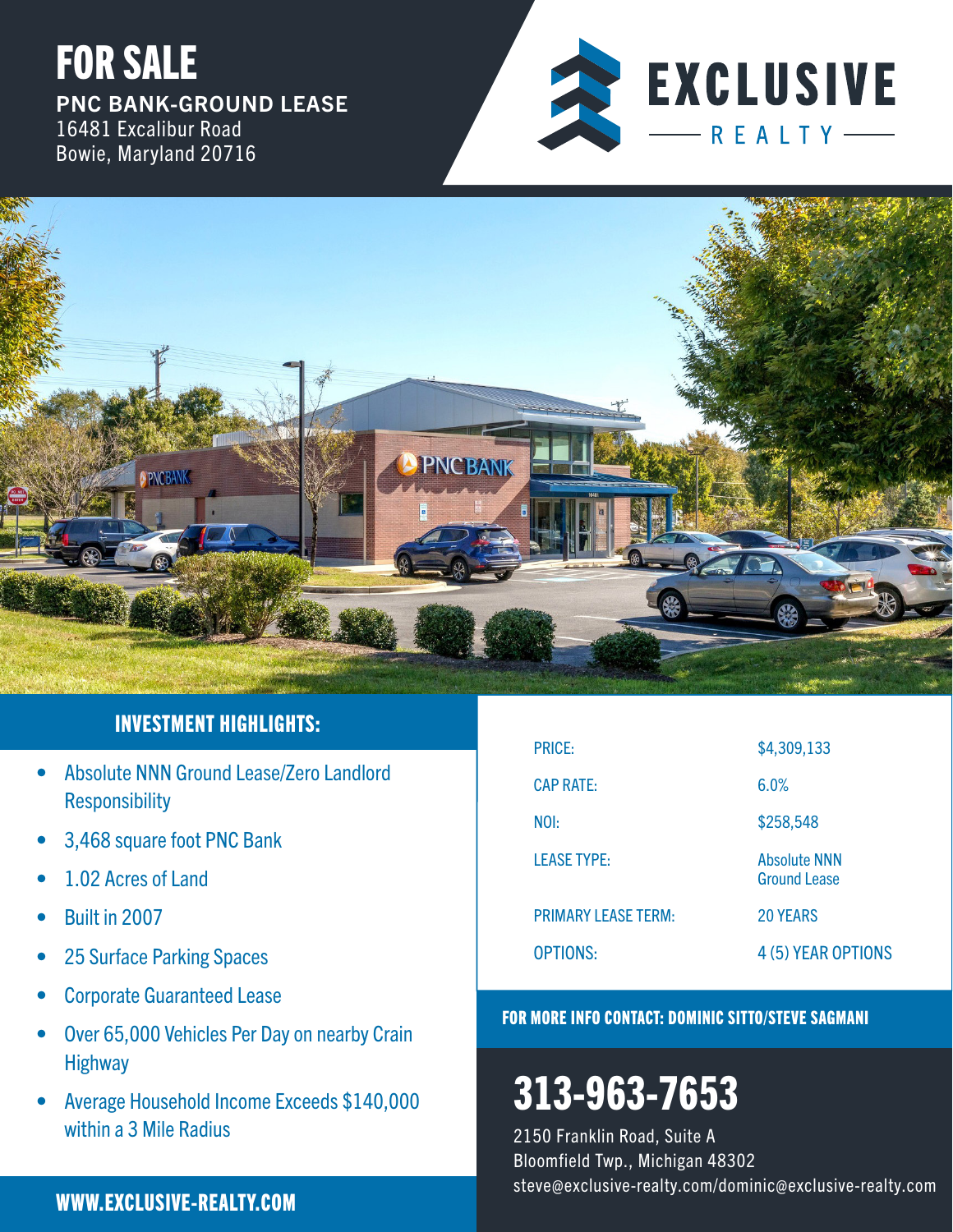

### INVESTMENT OFFERING INVESTMENT SUMMARY

Exclusive Realty is pleased to present this 3,468 SF freestanding PNC Bank located in Bowie, Maryland. The property has an Absolute NNN Ground Lease, leaving zero Landlord Responsibilities. The lease has four (5) year option periods remaining. The lease is corporately guaranteed.

This PNC Bank is highly visible with over 65,000 vehicles per day on nearby Crain Highway. The three mile average household income exceeds \$140,000 per year, making this location ideal for a PNC Bank. The subject offering represents an ideal opportunity for a 1031 Exchange buyer.

This investment will offer a new owner continued success due to the financial strength and the proven profitability of the tenant.



| <b>LIST PRICE:</b>            | \$4,309,133                                  |
|-------------------------------|----------------------------------------------|
| <b>CURRENT NOI:</b>           | \$258,548                                    |
| <b>INTIAL CAP RATE:</b>       | 6.0%                                         |
| <b>BUILDING SIZE:</b>         | 3,468 sq. ft.                                |
| <b>LAND ACREAGE:</b>          | 1.02 Acres                                   |
| <b>ZONING:</b>                | <b>Commercial</b>                            |
| <b>YEAR BUILT:</b>            | 2007                                         |
| <b>TENANT:</b>                | <b>PNC Bank</b>                              |
| <b>LEASE TYPE:</b>            | <b>Absolute NNN</b><br><b>Ground Lease</b>   |
| <b>PRIMARY LEASE TERM:</b>    | 20 Years                                     |
| <b>TAXES, INSURANCE:</b>      | <b>Tenant Responsibility</b>                 |
| ROOF, STRUCTURE, PARKING LOT: | <b>Tenant Responsibility</b>                 |
| <b>LEASE START DATE:</b>      | <b>February 1, 2007</b>                      |
| <b>LEASE EXPIRATION DATE:</b> | <b>January 31, 2027</b>                      |
| <b>OPTIONS:</b>               | 4 (5) Year Options                           |
| <b>INCREASES:</b>             | 15% every 5 Years                            |
| <b>LEASE GUARANTOR:</b>       | <b>PNC Financial Services</b><br>Group, Inc. |

TENANT WEBSITE: www.pnc.com

### FOR MORE INFORMATION CONTACT:

Steve Sagmani Dominic Sitto

#### Chief Executive Officer **COLOGY IS A COLOGY OF A LOST AND A COLOGY AREA** steve@exclusive-realty.com **DLJDVDJ-NULL** dominic@exclusive-realty.com (248) 833-6601 (248) 833-6469 313-963-SOLD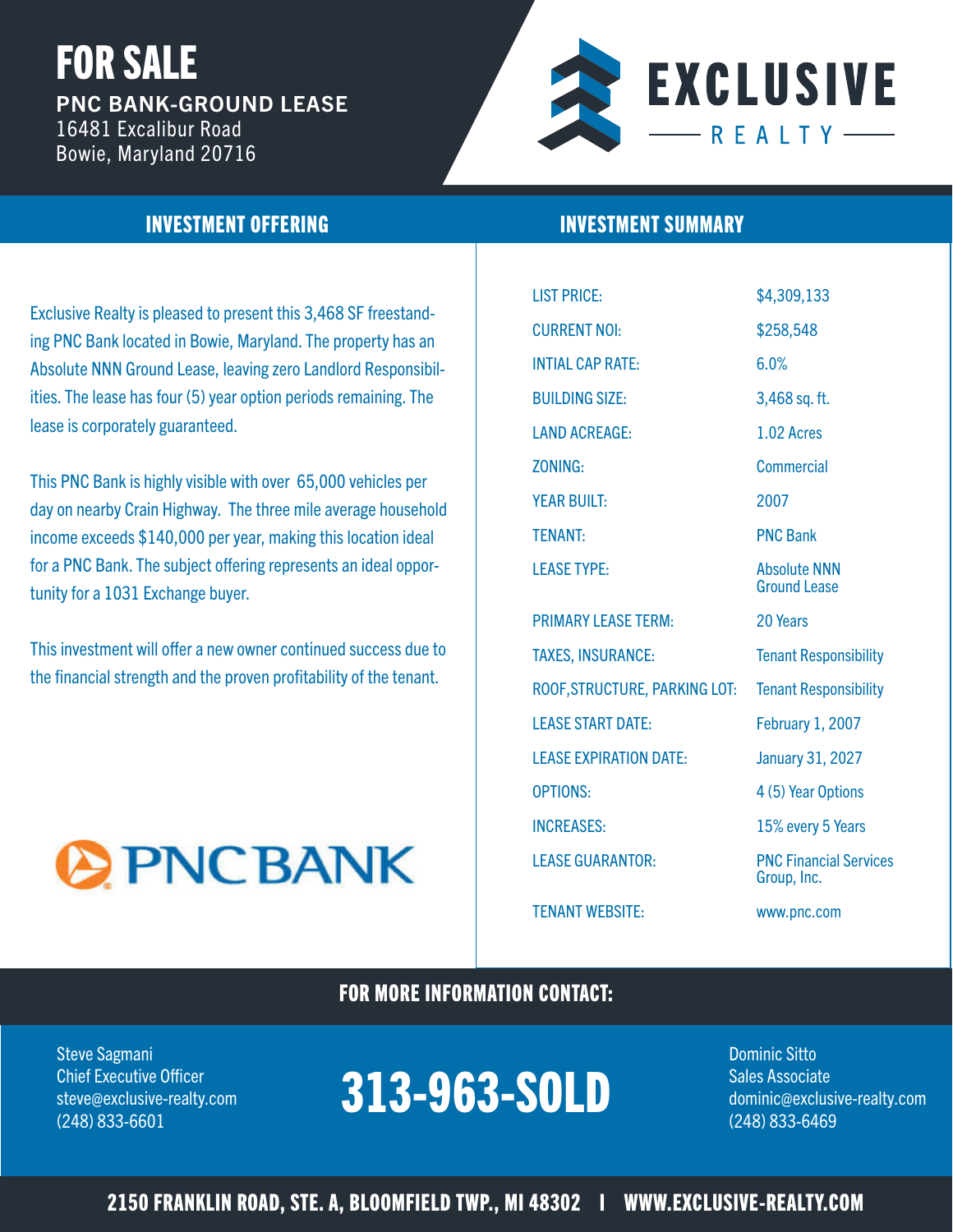

### DISCLOSURE:

All materials and information received or supplied by Exclusive Realty (hereinafter collectively referred to as "ER"), its directors, officers, agents, advisors, affiliates and/or any third party sources are provided without representation or warranty by ER, its directors, officers, agents, advisors, or affiliates as to the veracity, accuracy or totality, the condition of the property, compliance or lack of compliance with applicable governmental requirements, suitability, financial performance of the property, projected financial performance of the property for any party's intended use or any and all other matters.

Neither ER, its directors, officers, agents, advisors, or affiliates makes any representation or warranty, express or implied, as to accuracy or totality of any of the materials or information provided, derived, or received. Materials and information from any source, whether written or verbal, that may be furnished for review are not a substitute for a party's active conduct of its own due diligence to determine these and other matters of significance to such party. ER will not verify any such matters or conduct due diligence for a party unless otherwise agreed in writing.

ALL PARTIES SHALL CONDUCT THEIR OWN INDEPENDENT INVESTIGATION AND DUE DILIGENCE:

Any party contemplating or under contract or in escrow for a transaction is urged to verify all information and to conduct their own inspections and investigations including through appropriate third- party independent professionals selected by such party.

All financial data should be verified by the party including by obtaining and reading applicable documents and reports and consulting appropriate independent professionals. ER makes no warranties and/or representations regarding the accuracy, totality, or relevance of any financial data or assumptions. All data and assumptions regarding financial performance may differ from actual data or performance. Any estimates of market rents and/or projected rents that may be provided to a party do not necessarily mean that rents can be established at or increased to that level. Parties must evaluate any applicable contractual and governmental limitations as well as market conditions, vacancy factors and other issues in order to determine rents from or for the property.

Legal questions should be discussed by the party with an attorney. Tax questions should be discussed by the party with a certified public accountant or tax attorney. Title questions should be discussed by the party with a title officer or attorney. Questions regarding the condition of the property and whether the property complies with applicable governmental requirements should be discussed by the party with appropriate engineers, architects, contractors, other consultants and governmental agencies. All properties and services are marketed by ER in compliance with all applicable fair housing and equal opportunity laws.

### FOR MORE INFORMATION CONTACT:

Steve Sagmani Dominic Sitto Channels and Channels and Channels and Channels and Channels and Dominic Sitto Channels and Channels and Channels and Channels and Channels and Channels and Channels and Channels and Channels an

#### Chief Executive Officer **COLOGY IS A COLOGY OF A LOST AND A COLOGY AREA** steve@exclusive-realty.com **DLJDVDJ-NULL** dominic@exclusive-realty.com (248) 833-6601 (248) 833-6469 313-963-SOLD